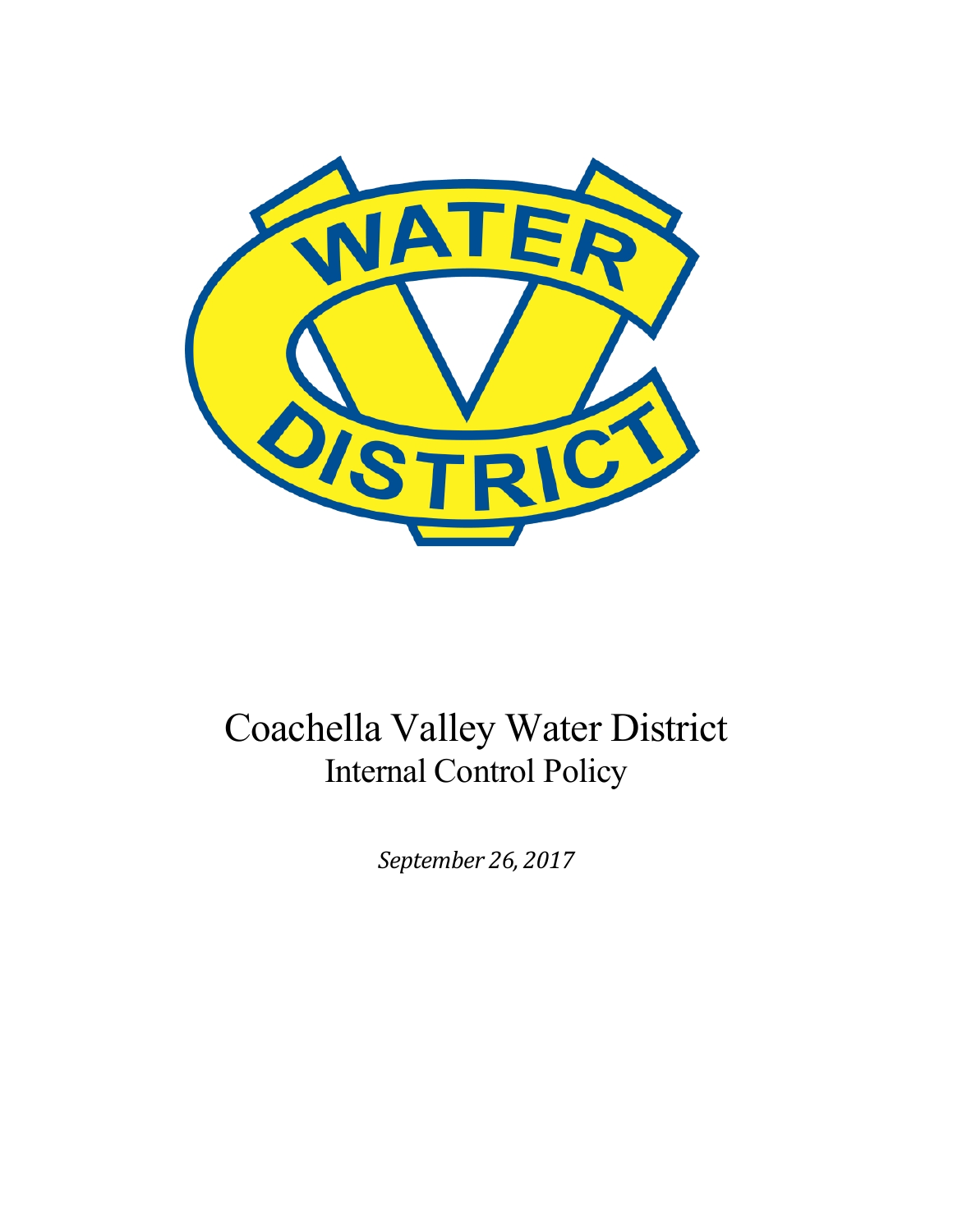# **Table of Contents**

| 1.4 Guidelines Were Organized Into the Five Elements of Internal Control (COSO Standards) 4 |
|---------------------------------------------------------------------------------------------|
|                                                                                             |
|                                                                                             |
|                                                                                             |
|                                                                                             |
|                                                                                             |
|                                                                                             |
|                                                                                             |
|                                                                                             |
|                                                                                             |
|                                                                                             |
|                                                                                             |
|                                                                                             |
|                                                                                             |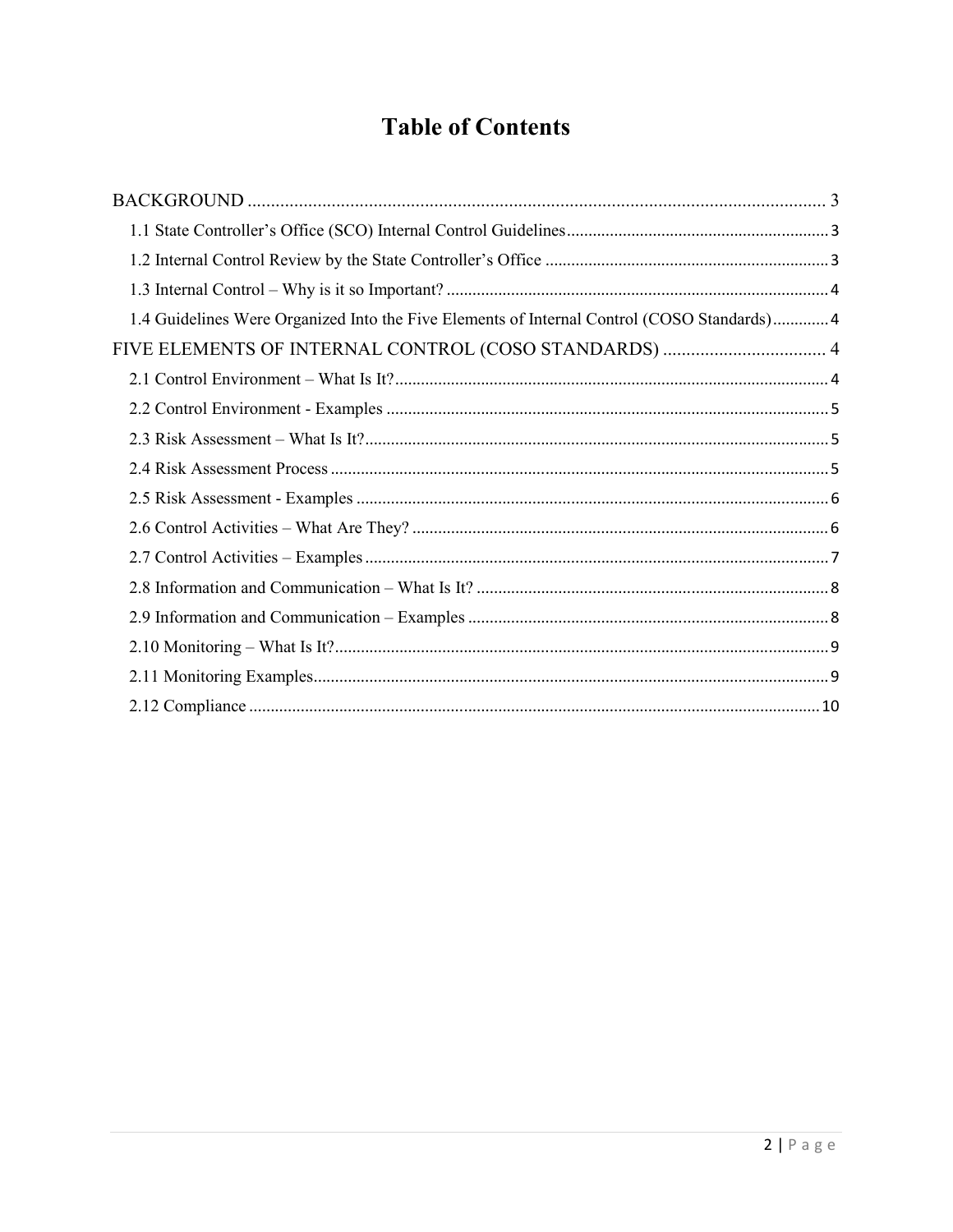# <span id="page-2-0"></span>**BACKGROUND**

#### **1.1 State Controller's Office (SCO) Internal Control Guidelines**

- 1. The State Controller's Office, found a lack of internal controls, on a series of SCO audits of local government agencies.
- 2. Assembly Bill 1248 was sponsored by the SCO and became law on August 28, 2013.
- 3. California Government Code Section 12422.5 required the State Controller to develop internal control guidelines applicable to each local agency to prevent and detect financial errors and fraud. The guidelines were to be developed based on standards adopted by the American Institute of Certified Public Accountants (AICPA).
- 4. SCO and the California Society of Certified Public Accountants (CalCPA) took the lead in developing the guidelines with input from many other agencies.
- 5. The SCO evaluates whether a local government agency has sound internal control policies and procedures sufficient to ensure:
	- a. Accuracy and reliability of the financial data submitted to the SCO; and
	- b. Claims again the state are correct, legal, and in compliance with applicable funding provisions

# **1.2 Internal Control Review by the State Controller's Office**

Evaluation of local government agencies' internal controls based on:

- 1. Past and current reviews Assessment of Elements of Internal Control based on the U.S. Government Accountability Office's (GAO) 2001 Internal Control Management and Evaluation Tool.
- 2. Future reviews Assessments of Components, Principles, and Attributes of Internal Control based on:
	- 1.  $COSO's<sup>1</sup> 2013$  Framework

 $\overline{a}$ 

- 2. Government Accountability Office's (GAO) 2014 Standards
- 3. State Controller's Office (SCO) 2015 Guidelines

 $1$  COSO is the Committee of Sponsoring Organizations of the Treadway Commission. COSO is dedicated to providing comprehensive frameworks and guidance on enterprise risk management, internal control, and fraud deterrence designed to improve organizational performance and governance and to reduce the extent of fraud in organizations. COSO is a private-sector initiative jointly sponsored and funded by the following organizations: American Accounting Association, American Institute of Certified Public Accountants, Financial Executives International, The Institute of Management Accountants, and The Institute of Internal Auditors. More information can be found at www.coso.org.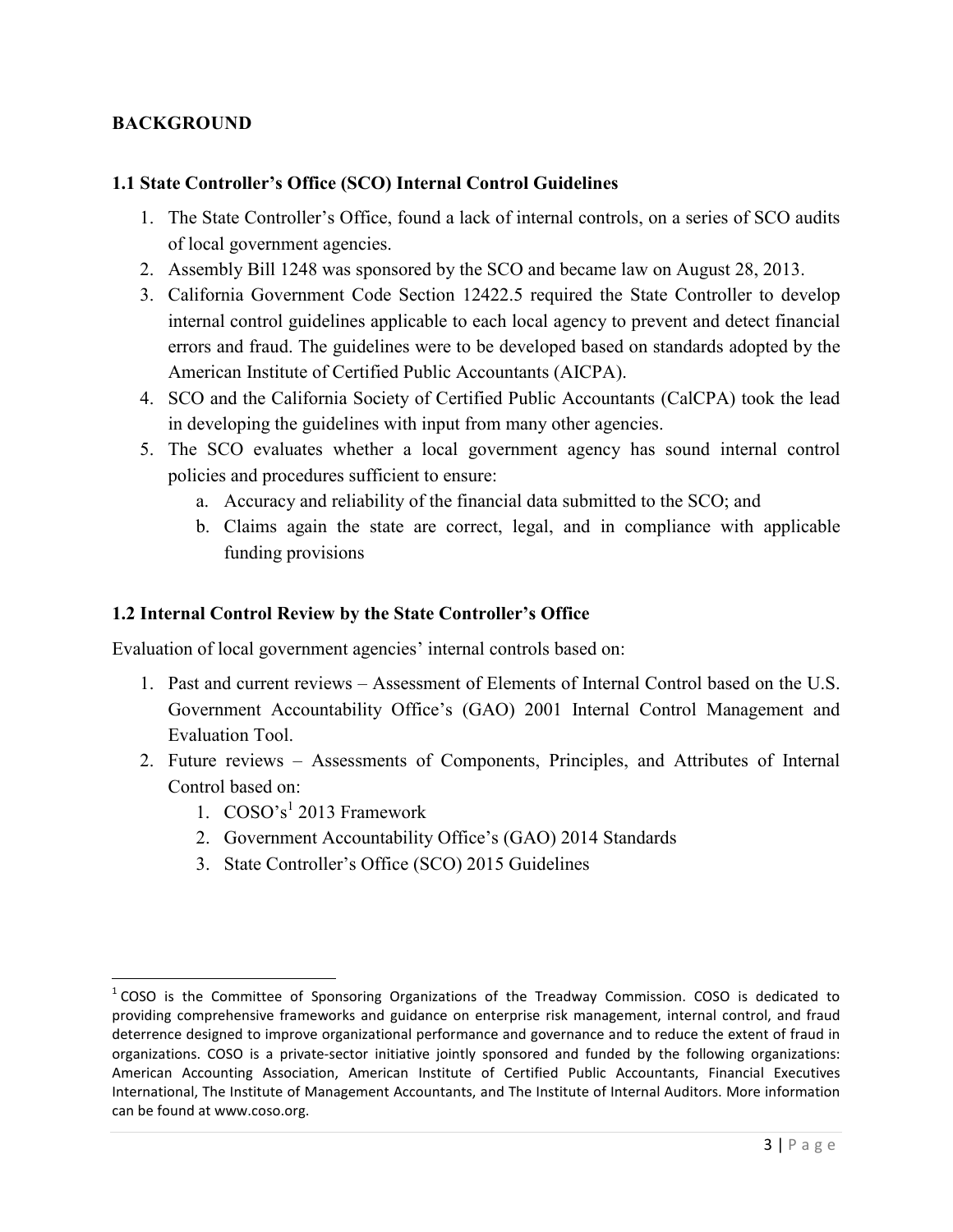# <span id="page-3-0"></span>**1.3 Internal Control – Why is it so Important?**

- 1. It helps ensure:
	- a. Effectiveness and efficiency of operations;
	- b. Reliability of financial reporting;
	- c. Compliance with applicable laws and regulations; and
	- d. Adequate safeguard of resources.
- 2. It affects everyone.

#### **1.4 Guidelines Were Organized Into the Five Elements of Internal Control (COSO Standards)**

The following are COSO's five elements of Internal Control:



# **FIVE ELEMENTS OF INTERNAL CONTROL (COSO STANDARDS)**

# **2.1 Control Environment<sup>2</sup> – What Is It?**

- 1. The governance and management functions and the attitudes, awareness, and actions of those charges with governance and management that:
	- a. Sets the tone of the organization.
	- b. Serve as the foundation for all other components of internal control, providing discipline and structure.

<sup>&</sup>lt;sup>2</sup> Source: AICPA Auditing Standards AU-C 315.A71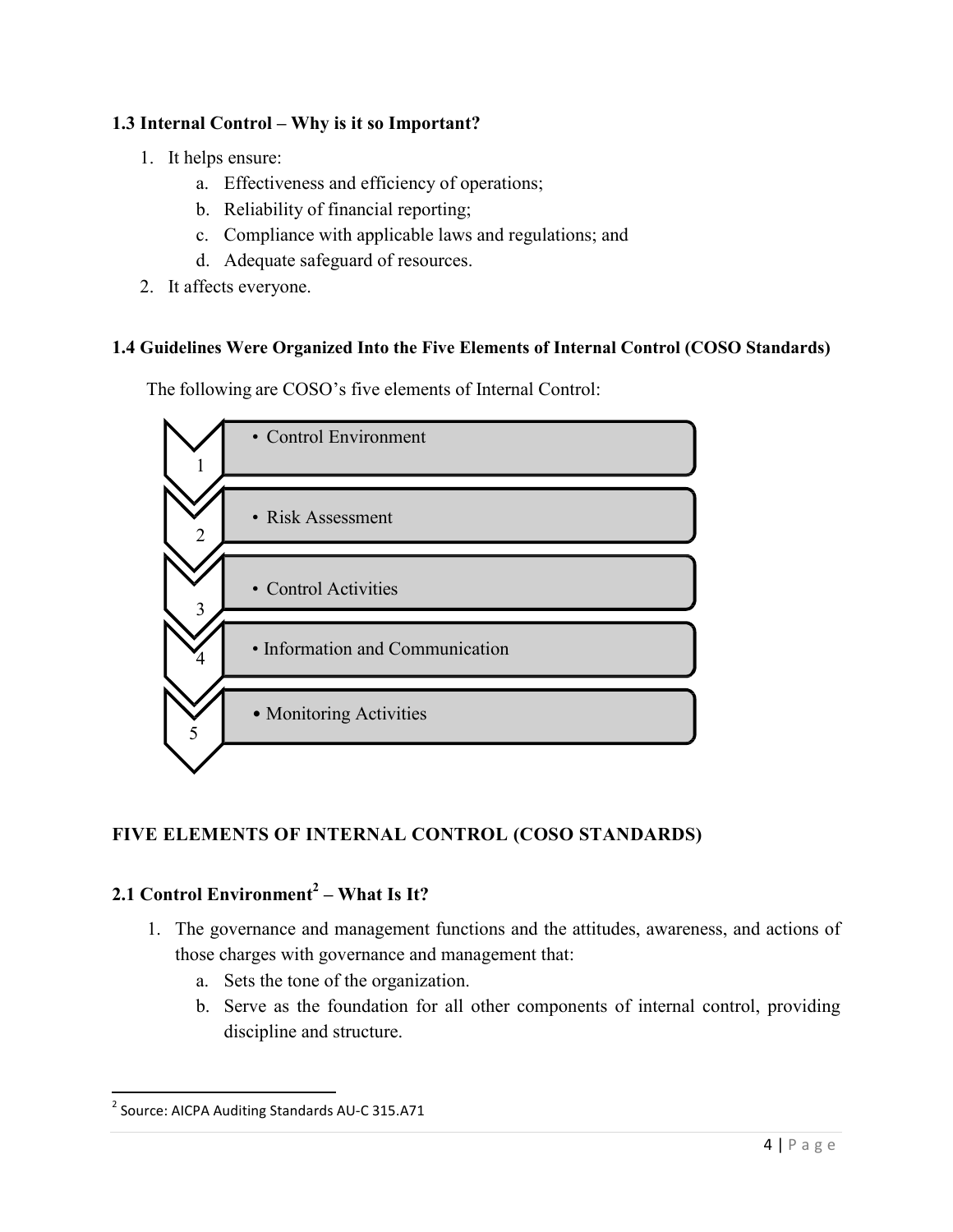# <span id="page-4-0"></span>**2.2 Control Environment - Examples**

Any combination of the following:

- 1. Ethics policy see Procurement policy.
- 2. Fraud hotline **Recommended by the Coachella Valley Water District's (CVWD) external auditors.**
- 3. Annual letter or email from the General Manager emphasizing the values of the District and the importance of following policies and procedures.
- 4. Serious consequences for policy violations, hold staff accountable for their tasks
- 5. Use of an audit committee.
- 6. Describe in the "control environment" document how the Board of Directors promotes a strong ethical culture.
- 7. Human Resources' use of procedures to ensure that individuals with strong ethical values are hired.
- 8. Human Resources' use of training programs to promote best practices.
- 9. Appropriate follow-up on negative matters noted in staff evaluations and exit interviews.

# **2.3 Risk Assessment<sup>3</sup> – What Is It?**

- 1. CVWD's identification, analysis, and management of risks relevant to the preparation and fair presentation of financial statements.
	- a. District staff are already performing risk assessment activities without formally documenting the process.
	- b. Acknowledge in the "risk assessment" document how those risk assessment processes are being done.

#### **2.4 Risk Assessment Process**

- 1. Identify risks (including unintentional error, fraud, and noncompliance).
- 2. Estimate the significance of each risk.
- 3. Assess the likelihood of the occurrence of the error, fraud, or noncompliance associated with the risk.
- 4. Decide upon the actions to respond to and manage those risks and the results.
- 5. Use a comprehensive internal control questionnaire to facilitate risk analysis.

<sup>&</sup>lt;sup>3</sup> AICPA Auditing Standards AU-C 315.A91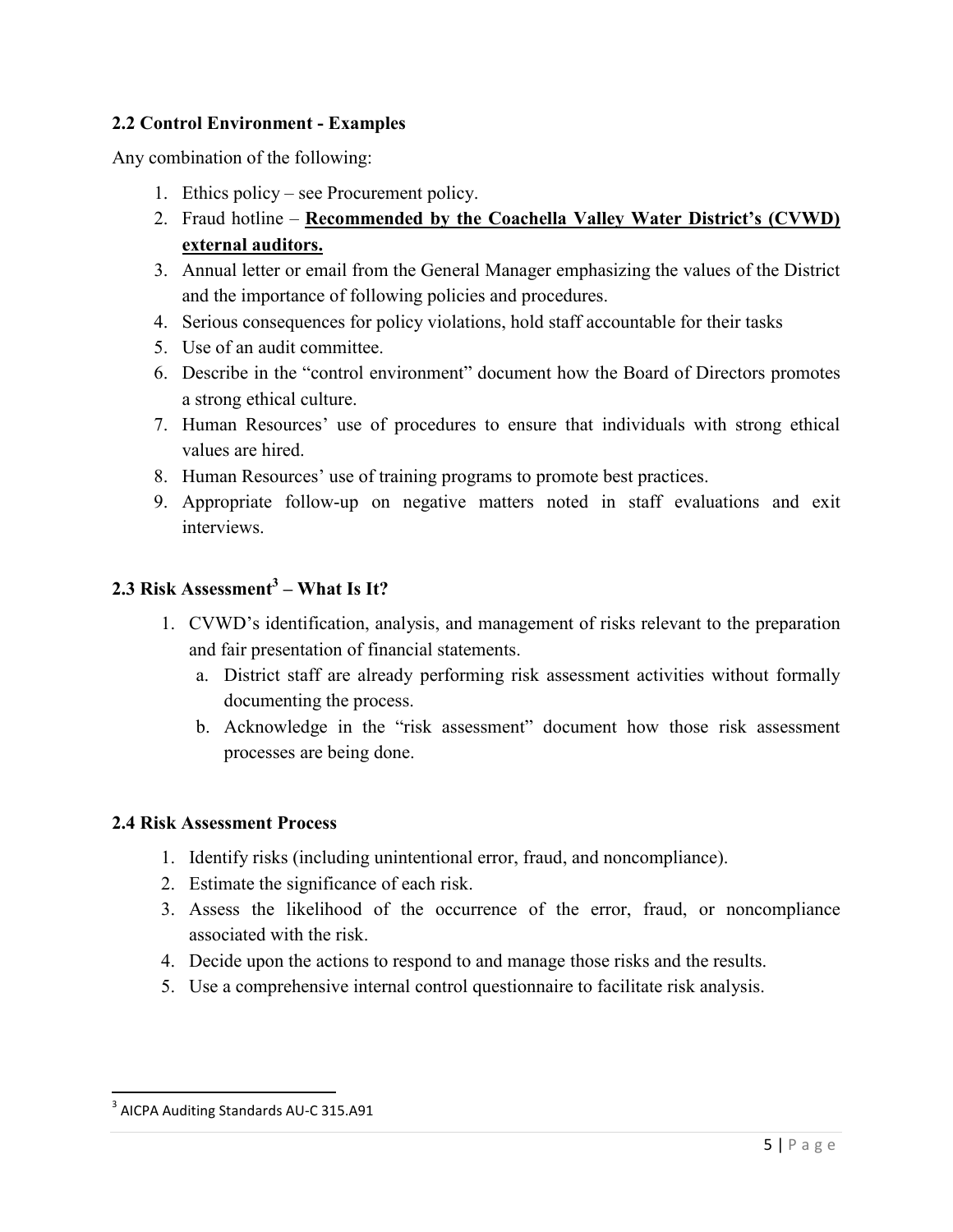#### <span id="page-5-0"></span>**2.5 Risk Assessment - Examples**

- 1. Department Head Meetings Acknowledge in the risk assessment document: The use of weekly department head meetings to receive information from the General Manager (GM). When this information affects the proper recording of transactions, this information is identified and communicated. Explain how this process plays out in CVWD. For example, the GM's Meeting Notes are shared with all employees.
- 2. Inventory of Risks Ask each person in the Finance Department to provide a list of the types of errors that they (or other CVWD departments) might create or the types of fraud that might occur that is associated with their tasks at CVWD.
- 3. Employee Supervision Your identification of risks associated with financial reporting might be a bi-product of your employee supervision and performance evaluation process. The "risk assessment" document should describe how information noted during employee supervision and evaluation results in the identification of risks that are evaluated to require further attention. The written description of the process should describe how your agency develops a response to those risks, perhaps giving examples of such responses to assist staff when executing the risk assessment process.
- 4. Accumulation of Information for Auditors Throughout the year, management might maintain a list of information, conditions, transactions, and events that may increase the risk of accounting error or fraud in order to evaluate the effects of such matters and to properly communicate these matters to the agency's independent auditors.

# **2.6 Control Activities<sup>4</sup> – What Are They?**

- 1. "Control activities are the policies and procedures that help ensure that management directives are carried out"
- 2. Control activities generally include elements of:
	- a. **Authorization** review and approval.
	- b. **Performance Reviews** analyzing data by comparing data to expected values based on budgets, forecasts, historical data, etc.
	- c. **Information Processing** CVWD Information Systems (IS) application controls and IS general controls.
	- d. **Physical Controls –** safeguarding assets.
	- e. **Segregation of Duties –** the persons with functional access to assets (data entry for cash disbursements, etc.) should be different from those that approve the activity and record or reconcile the activity.

<sup>&</sup>lt;sup>4</sup> AICPA Auditing Standards AU-C 315.A91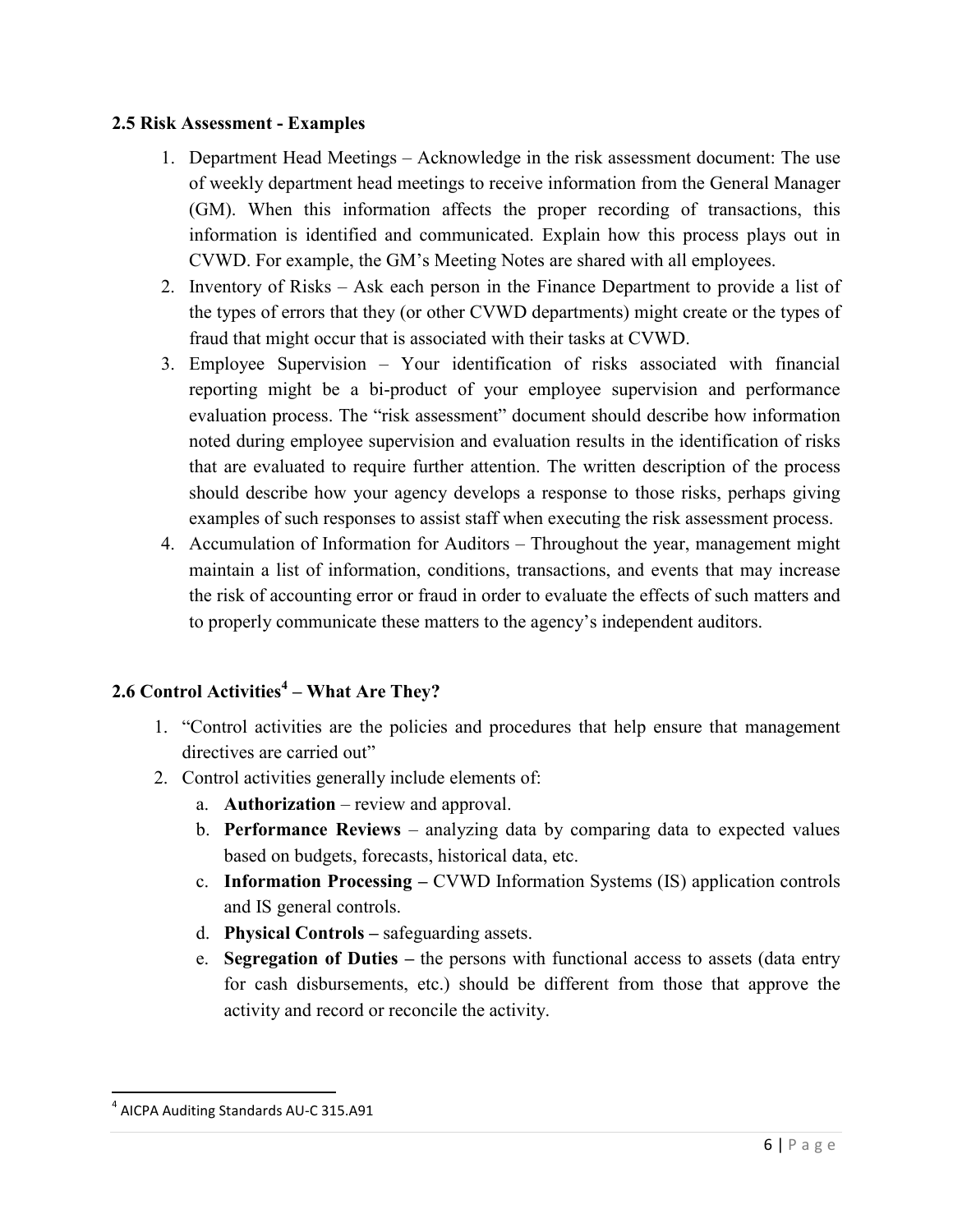# <span id="page-6-0"></span>**2.7 Control Activities – Examples**

# **1. Payroll**

- a. Only Human Resources (not payroll) has the system access rights to establish or remove an employee from the system.
- b. Someone other than the payroll technician must run a system report that lists all payroll master file changes and compares such changes to properly approved personnel action forms.
- c. The most material payroll frauds involve the creation of fictitious employees (or leaving a separated employee in the system, but then changing the direct deposit bank account to an account that is under the control of the payroll technician).
- d. Simply altering pay rates for selected employees is less likely to produce material amounts of fraud.

# **2. Cash Receipts**

- a. Gold standard Use of cash registers or financial software systems (avoid the use of other "documents" that might satisfy the payer's expectation for a receipt without the transaction being run through the cash receipts process).
- b. Don't just focus on currency.
- c. The most material skimming frauds have involved an employee depositing checks made out to the agency into a bank account in the name of the agency that was established by that employee.
- d. An effective control involves two individuals in the Customer Billing Department reconciling the money and payments received to the daily report. Both "reconcilers" review this report and sign this daily reconciliation.

# **3. Control Over Interbank Transfers**

- a. During the bank reconciliation, the independent reconciler should trace all interbank transfers to evidence of approval by an authorized initiator and a second approver (other than the initiator).
- b. The reconciler of the bank accounts should not be involved in data entry for cash disbursements, the handling of bank deposits, or the execution of interbank transfers (including investment purchases).
- **4. Debt Management** See separate **Debt Management Policy**
- **5. Procurement / Contract Management / Accounts Payable** 
	- a. Access to the vendor database should be segregated from access to the accounts payable module. CVWD's Purchasing division has access to add new vendors and Accounts Payables has access to the Accounts Payable module.
	- b. Invoices should be checked for mathematical accuracy and approved for payment prior to processing. All invoices for noninventory items are approved for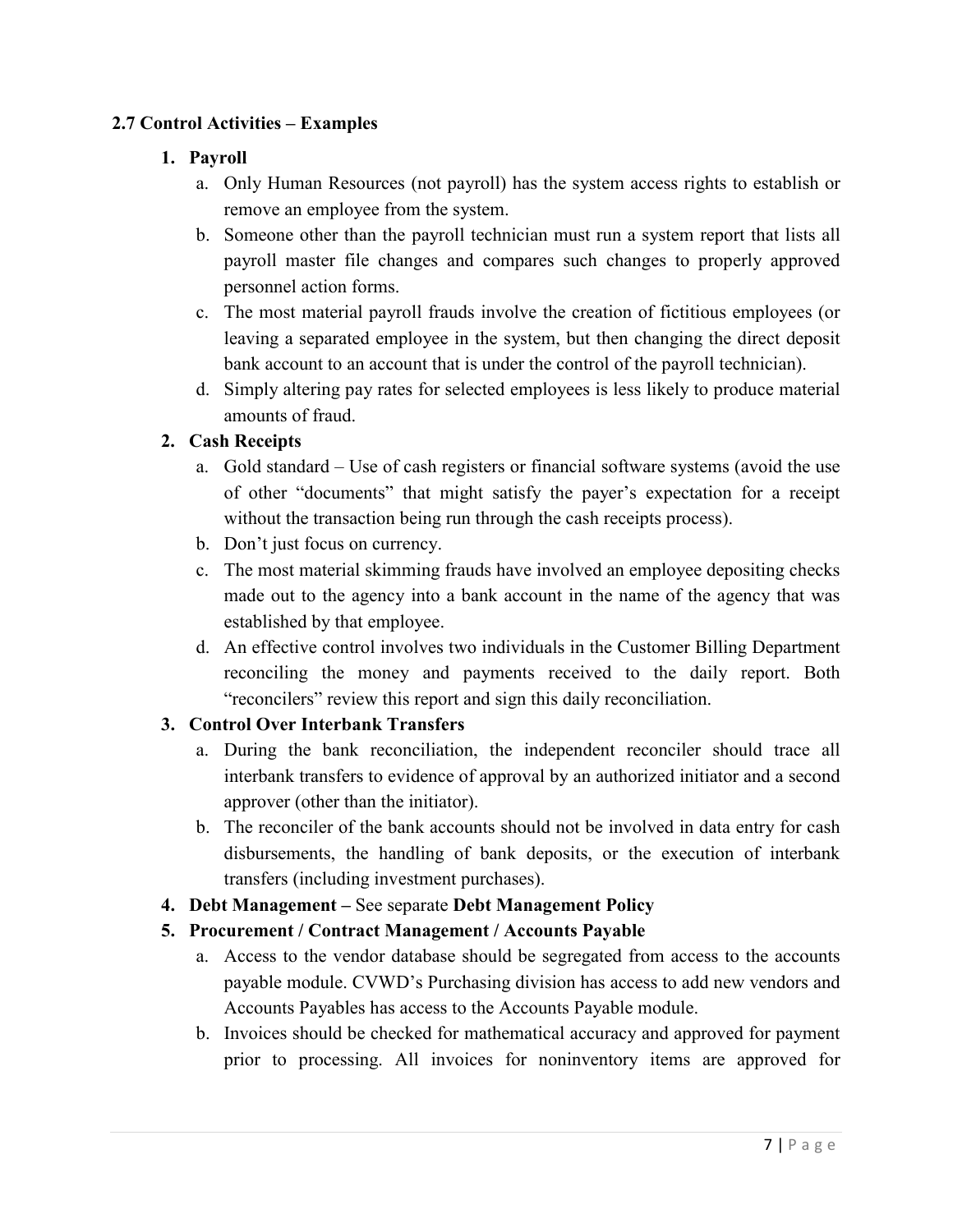<span id="page-7-0"></span>payment. Invoices for inventory items must have a matching purchase order and proof of receipt, prior to payment.

- c. Check / EFT registers should be reviewed for accuracy by a person independent from the Accounts Payable process and approved prior to finalization. CVWD's Controller reviews each check, or electronic payment, \$10,000 or larger before it is released for payment. One CVWD's Accountants selects a sample of invoices less than \$10,000 for review prior to signing off on the check / EFT registers for checks less than \$10,000. High risk and random payments are selected for review.
- d. CVWD has a very thorough and detailed **Procurement Policy** that includes:
	- i. Standards of Conduct (Ethics)
	- ii. A Procurement Authorization Table Exhibit A, showing staff's various levels of signing authority
	- iii. Policies regarding when contracts are required
	- iv. Policies regarding when purchases are subject to bidding and informal quotes
	- v. Purchase requisitions
	- vi. Purchase Orders
	- vii. Establishment of Blanket Purchase Orders
- e. The Finance Department runs and reviews monthly internal financial reports, including budget vs. actual summaries. These are distributed to Department Heads and Managers in order to effectively monitor their budgets and expenses. Quarterly budget vs. actuals reports are presented to the Board.

# **2.8 Information and Communication<sup>5</sup> – What Is It?**

- 1. Information is necessary for CVWD to carryout internal control responsibilities to support the achievement of its objectives.
- 2. A communication system consists of methods and records established to identify, capture, and exchange useful information.
- 3. Information is useful when it is timely, sufficiently detailed, and appropriate to the user.

# **2.9 Information and Communication – Examples**

- 1. Management authorized job descriptions for all personnel.
- 2. Policies and procedures to communicate important information about management's expectations for each process.
- 3. Written ethics policy or code of conduct. (See CVWD's Procurement Policy).

<sup>&</sup>lt;sup>5</sup> AICPA Auditing Standards AU-C 315.A84 and 315.A89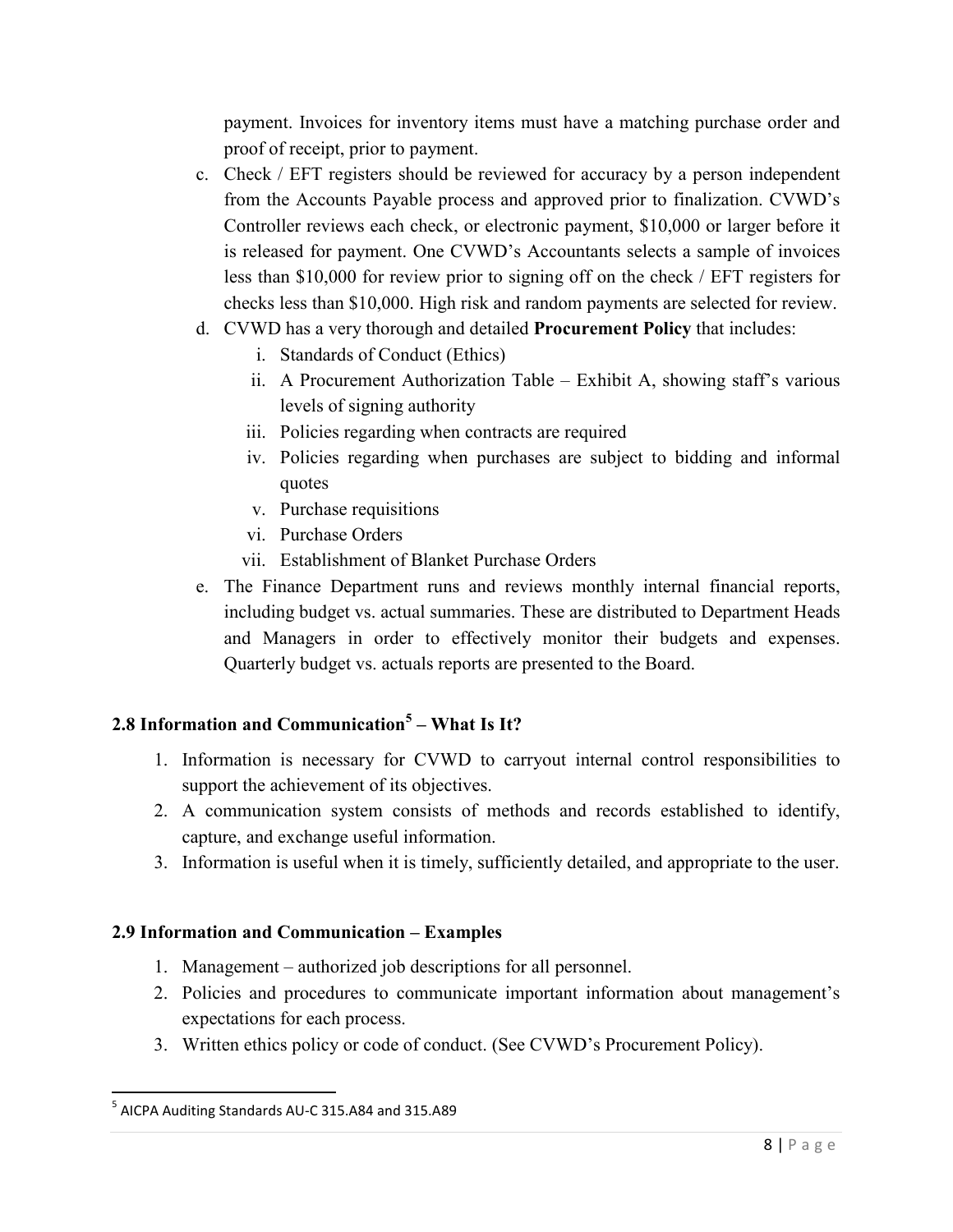- <span id="page-8-0"></span>4. Communicate management's message to employees concerning ethics through their daily words and actions.
- 5. Management should periodically review pertinent policies with key employees.
- 6. Management should have access to viewing and reporting within the financial system and are encouraged to review their department's revenue, expenses, and budget-toactual reports.
- 7. Management should provide written instruction to all financial personnel with a role in the budget development and year-end close processes. Instructions for the year-end close process should include the objectives of financial reporting and information about new accounting and financial reporting guidance.
- 8. The Finance Department submits quarterly financial reports, as well as a mid-year review, to the Board of Directors for its review.
- 9. Financial reports prepared for external distribution may be reviewed by management prior to distribution.
- 10. CVWD adopts annual budgets. The Finance Department maintains processes for preparing and communicating budget revisions.
- 11. CVWD uses its website extensively to communicate important information to the Board of Directors, the public, and employees.
- 12. CVWD's Executive Team meets regularly to discuss Board of Directors' agenda items, new initiatives, budget updates, and other important information.
- 13. Staff meetings provide an opportunity for information sharing from Department Heads to their staff. It is important, as well, to share information up, down, and across the organization.

# **2.10 Monitoring<sup>6</sup> – What Is It?**

1. "Monitoring of controls is a process that is used by management to assess the effective operation of internal controls over time."

# **2.11 Monitoring Examples**

- 1. Develop a process of ongoing (daily, weekly, and quarterly) and periodic, programmatic control activities that ensure compliance with laws and regulations.
- 2. Provide an annual review of the risk assessment process.
- 3. Ensure corrective action plans are taking place, addressing control deficiencies and respond to the deficiencies in a timely manner.

<sup>&</sup>lt;sup>6</sup> AICPA Auditing Standards AU-C 315.A91